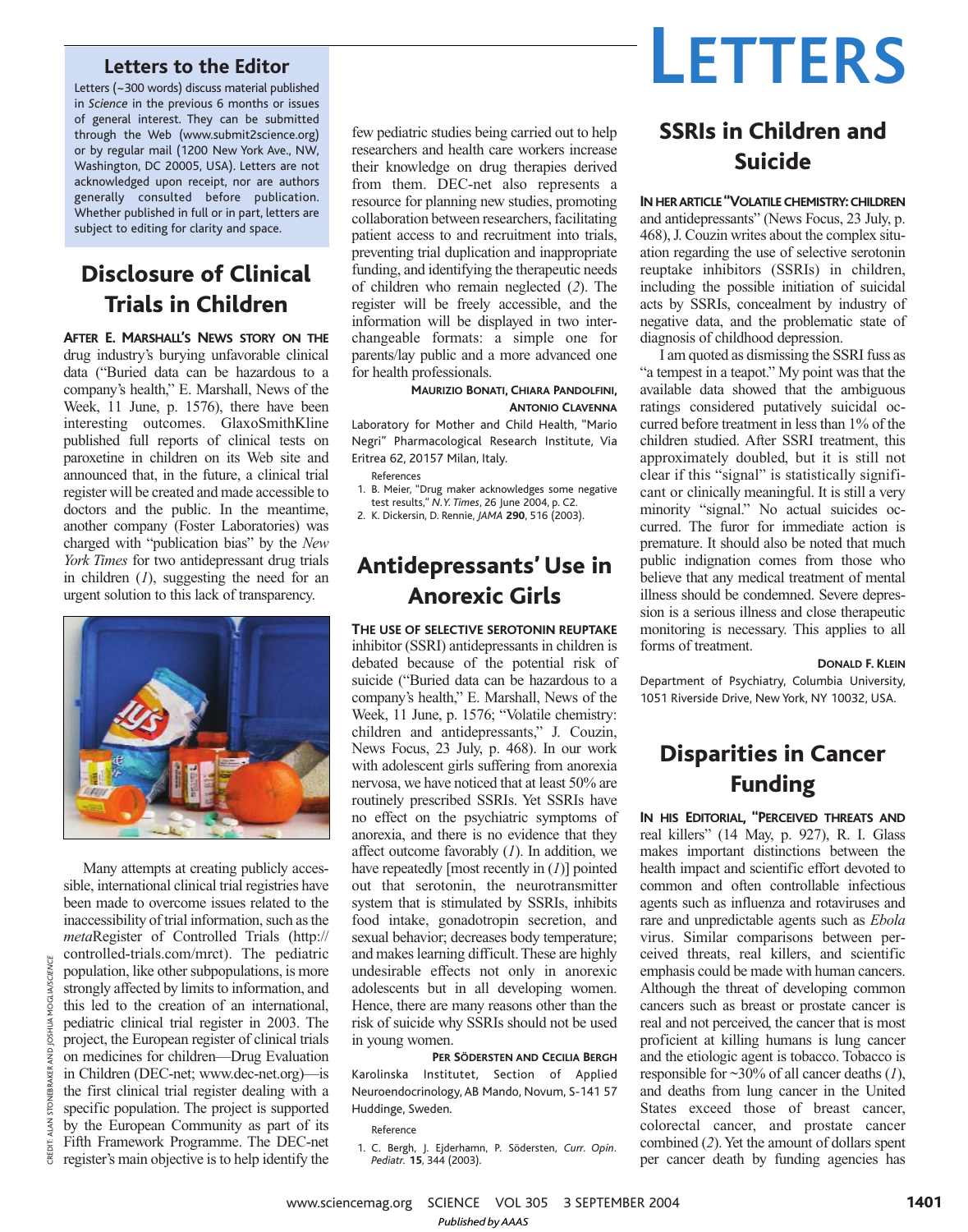### **LETTERS**

historically favored breast and prostate cancers over lung cancer (sixfold less spent per lung cancer death than per prostate cancer death and ninefold less per lung cancer death than per breast cancer death for National Cancer Institute funding in 2001). The disparity between funding and mortality is consistent with a low level of commitment from the scientific community to study lung cancer: The number of investigators studying rare cancers such as those derived from bone marrow exceeds the number studying the biology of tobacco and lung carcinogenesis. State governments also appear not to perceive tobacco-related illnesses as a real threat because many have opted to use hundreds of millions of dollars in tobacco settlement money to balance skewed budgets and not to address tobacco addiction that fuels these illnesses. Important health issues such as diarrhea, influenza, and lung cancer may not be sexy, but they deserve the public's attention and commitment from policymakers and the scientific community.

#### **PHILLIP A. DENNIS**

National Cancer Institute, Bethesda, MD 20889, USA.

References

- 1. J. Mackay, M. Eriksen, *The Tobacco Atlas* (World Health Organization, Geneva, Switzerland, 2002).
- 2. A. Jemal *et al.*, *CA Cancer J. Clin.* **54**, 8 (2004).

## The Case Against Stem Cell Research

**IN HIS LETTER "HUMAN BEING REDUX" (16** April, p. 388), M. S. Gazzaniga constructs his defense of human embryonic stem cell research around his difficulty in thinking of a "miniscule ball of cells in a petri dish, so small that it could rest on the head of a pin" as a human being. This rhetoric may mislead the lay public, but scientists should recognize that the size or the developmental stage does not separate the embryo from the human being. The embryo and the adult are different stages in the development of the human being.

The embryo possesses more than just "the genetic material for a future human being." In ways that we do not yet fully understand, the embryo is organized so that it is capable of executing a developmental program and growing into what Gazzaniga will admit is a human being. This capability distinguishes the embryo from a differentiated cell in culture. Gazzaniga suggests that, because an embryo that is not implanted in the uterus of a woman will not be able to execute this program, the embryo has no moral status. I think he has it backwards. The scientist who destroys an

embryo to harvest stem cells commits a wrong, for the scientist has denied that embryo the opportunity to grow into an adult.

My moral objections to human embryonic stem cell research are not assuaged by severing its connection to reproductive cloning. In my judgment, the developmental events leading from fertilized ovum, to blastula, to embryo, to fetus, to fully formed adult constitute a continuum. It is artificial, and even self-serving, to declare the embryo "not yet human" before some point, and to declare that we may do with that embryo as we will.

#### **JOHN T. DURKIN**

47 Wellington Road, Ardmore, PA 19003, USA. E-mail: jtd71220@aol.com

# Problems in FBI mtDNA Database

**IN HIS EDITORIAL "FORENSIC SCIENCE:** oxymoron?" (5 Dec. 2003, p. 1625), D. Kennedy wonders why the U.S. National Institute of Justice has regularly resisted comprehensive evaluations of the science underlying forensic techniques. A possible answer can be found in the poor quality of the forensic human mitochondrial DNA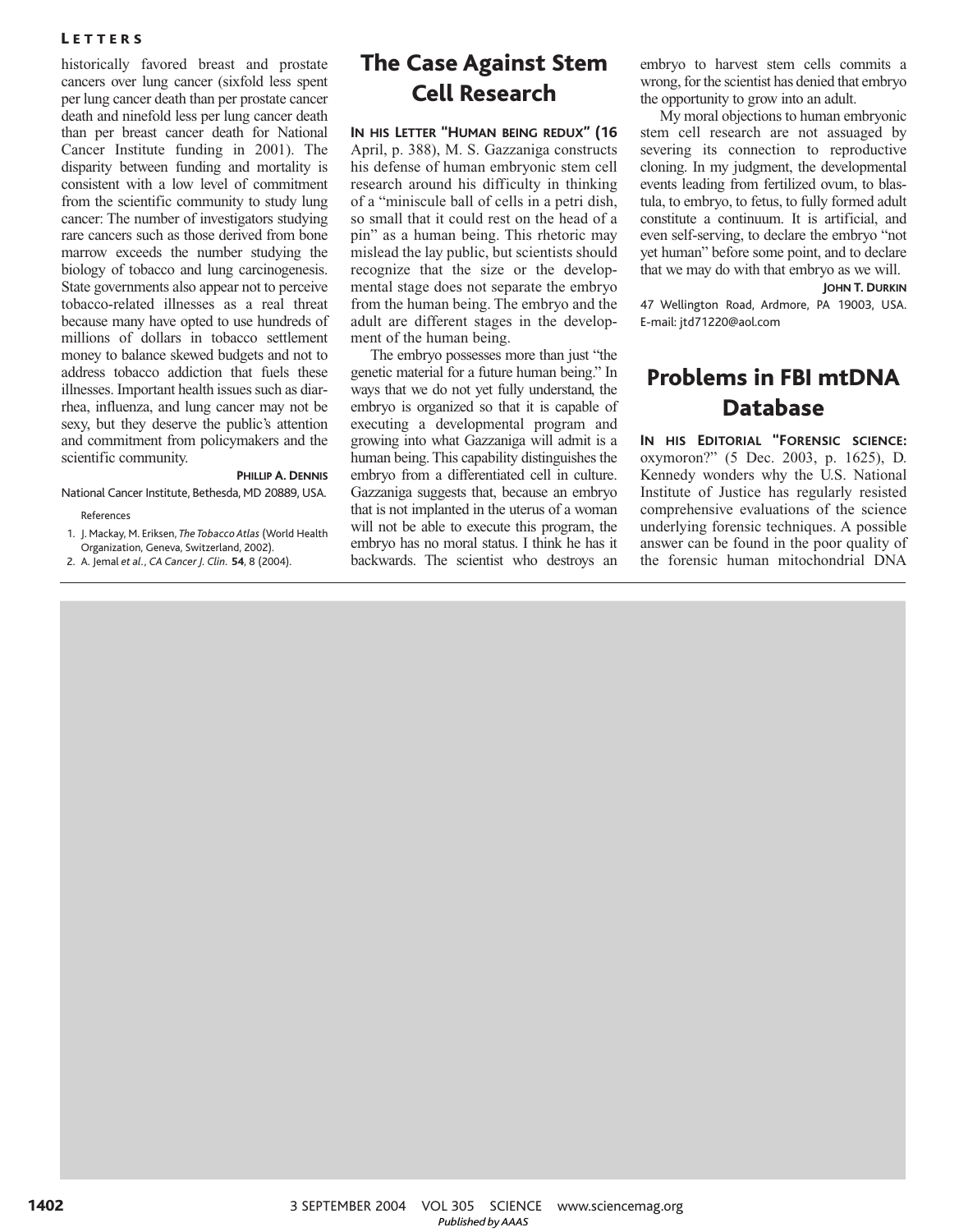(mtDNA) database used by the Federal Bureau of Investigation (FBI), which is included in the Scientific Working Group on DNA Analysis Methods (SWGDAM) database (*1*).

A thorough inspection of the original "African-American" database, which has been contributed by the FBI laboratory, reveals a number of major deficiencies. Among 1148 entries, each comprising two separately sequenced segments from the mtDNA control region, we detected as many as five artificial combinations of totally unrelated mtDNA segments stemming from different samples, which suggest fatal sample mix-up in the lab or during data transcription (*2*). The most striking hybrid (USA.AFR.000942) we found combined segment I from an African haplogroup (referred to as L1b) (*3*) with segment II from a Native American haplogroup (called C1) (*4*).

Recently, the FBI attempted to correct this database by searching for clerical errors: only nine were spotted (*1*), three of which (in the "Hispanic" database) we actually communicated to Bruce Budowle (FBI laboratory) by way of example. Since only three of six clear recombinants (*2*) have been discovered by the FBI, one cannot exclude the possibility of mixups during sample-handling in the remaining instances, which could only be corrected through thorough resequencing of the original samples.

Several obvious clerical errors still remain in the revised database, such as the 100 base-pair shift that hit position 16126 in USA.CAU.000272. Moreover, biochemical problems are manifest, for example, in the "Greek Caucasian" series, where a large amount of undetermined nucleotides are recorded—up to six in one sequence (GRC.CAU.000056). These findings sug-

gest that several parts of the SWGDAM database have not been subjected to the necessary scrutiny.

Since as early as 2001, the field of forensics has known (*5–7*) that many published mtDNA databases are of poor quality, obviously affected by contamination or sample mix-up, sequencing artifacts due to biochemical problems (yielding sporadic phantom mutations), misreading of automated sequencer outputs, and inadvertent documentation in print or in silico (*6*). These adverse

#### TECHNICAL COMMENT ABSTRACTS

### **COMMENT ON "Inhibition of Hepatitis B Virus Replication by APOBEC3G"**

Christine Rösler, Josef Köck, Michael H. Malim, Hubert E. Blum, Fritz von Weizsäcker

Turelli *et al*. (Brevia, 19 March 2004, p. 1829) showed that APOBEC3G targets hepatitis B virus (HBV) pregenomic RNA packaging, yet significant nucleotide changes in newly synthesized HBV DNA were not detected.We found that this phenotype is cell line–dependent. APOBEC3G can edit a minority of HBV genomes and may contribute to the emergence of variants.

Full text at www.sciencemag.org/cgi/content/full/305/5689/1403a

### **RESPONSE TO COMMENT ON "Inhibition of Hepatitis B Virus Replication by APOBEC3G"**

Priscilla Turelli, Stéphanie Jost, Bastien Mangeat, Didier Trono

The finding that APOBEC3G can occasionally mutate the HBV genome supports a role for editing in the genetic variability of this pathogen. We additionally show that HBV can be blocked by the related cytidine deaminase APOBEC3F. Both enzymes, and perhaps other APOBEC family members, may thus influence HBV-induced disease. Full text at www.sciencemag.org/cgi/content/full/305/5689/1403b